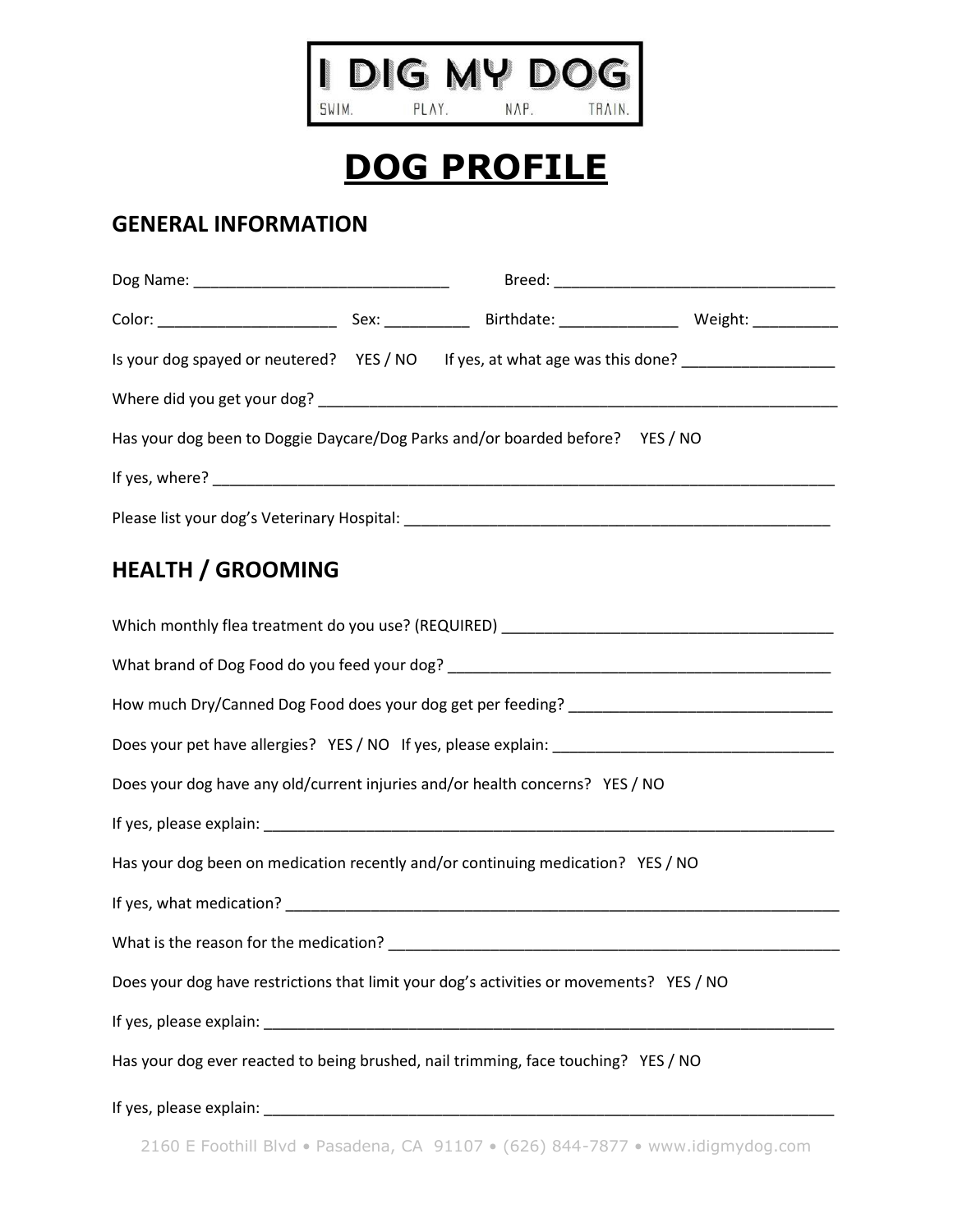## **BEHAVIOR**

Has your dog had any formal obedience training? YES / NO If yes, please describe:  $\blacksquare$ Has your dog ever jumped over fences? YES / NO If yes, how high? \_\_\_\_\_\_\_\_\_\_\_\_\_\_\_\_ Please describe any situations where your pet has or may become unfriendly (i.e., grabbing collar, touching paws, on leash, petting while sleeping, around other dogs): \_\_\_\_\_\_\_\_\_\_\_\_\_\_\_\_\_\_\_\_\_\_\_\_\_\_\_\_\_\_\_\_\_\_\_\_\_\_\_\_\_\_\_\_\_\_\_\_\_\_\_\_\_\_\_\_\_\_\_\_\_\_\_\_\_\_\_\_\_\_\_\_\_\_\_\_\_\_\_\_\_\_\_\_\_ \_\_\_\_\_\_\_\_\_\_\_\_\_\_\_\_\_\_\_\_\_\_\_\_\_\_\_\_\_\_\_\_\_\_\_\_\_\_\_\_\_\_\_\_\_\_\_\_\_\_\_\_\_\_\_\_\_\_\_\_\_\_\_\_\_\_\_\_\_\_\_\_\_\_\_\_\_\_\_\_\_\_\_\_\_ Would you consider your dog to be food and/or toy aggressive? YES / NO With dogs and/or people? \_\_\_\_\_\_\_\_\_\_\_\_\_\_\_\_\_\_\_\_\_\_\_\_\_\_\_\_\_\_\_\_\_\_\_\_\_\_\_\_\_\_\_\_\_\_\_\_\_\_\_\_\_\_\_\_\_\_\_\_\_\_\_\_\_\_\_\_\_\_\_\_\_\_\_\_\_\_\_\_\_\_\_\_\_ Does your dog engage in any unusual repetitive behaviors? YES / NO If yes, please describe: \_\_\_\_\_\_\_\_\_\_\_\_\_\_\_\_\_\_\_\_\_\_\_\_\_\_\_\_\_\_\_\_\_\_\_\_\_\_\_\_\_\_\_\_\_\_\_\_\_\_\_\_\_\_\_\_\_\_\_\_\_\_\_\_\_\_ Is your dog afraid of any specific items or noise? YES / NO If yes, please describe:  $\blacksquare$ Does your dog like to swim? YES / NO If yes, is your dog prone to ear infections, skin allergies or irritations or other problems after swimming? \_\_\_\_\_\_\_\_\_\_\_\_\_\_\_\_\_\_\_\_\_\_\_\_\_\_\_\_\_\_\_\_\_\_ Please describe any additional information about your dog which you feel might be helpful to us: \_\_\_\_\_\_\_\_\_\_\_\_\_\_\_\_\_\_\_\_\_\_\_\_\_\_\_\_\_\_\_\_\_\_\_\_\_\_\_\_\_\_\_\_\_\_\_\_\_\_\_\_\_\_\_\_\_\_\_\_\_\_\_\_\_\_\_\_\_\_\_\_\_\_\_\_\_\_\_\_\_\_\_\_\_ \_\_\_\_\_\_\_\_\_\_\_\_\_\_\_\_\_\_\_\_\_\_\_\_\_\_\_\_\_\_\_\_\_\_\_\_\_\_\_\_\_\_\_\_\_\_\_\_\_\_\_\_\_\_\_\_\_\_\_\_\_\_\_\_\_\_\_\_\_\_\_\_\_\_\_\_\_\_\_\_\_\_\_\_\_ \_\_\_\_\_\_\_\_\_\_\_\_\_\_\_\_\_\_\_\_\_\_\_\_\_\_\_\_\_\_\_\_\_\_\_\_\_\_\_\_\_\_\_\_\_\_\_\_\_\_\_\_\_\_\_\_\_\_\_\_\_\_\_\_\_\_\_\_\_\_\_\_\_\_\_\_\_\_\_\_\_\_\_\_\_ \_\_\_\_\_\_\_\_\_\_\_\_\_\_\_\_\_\_\_\_\_\_\_\_\_\_\_\_\_\_\_\_\_\_\_\_\_\_\_\_\_\_\_\_\_\_\_\_\_\_\_\_\_\_\_\_\_\_\_\_\_\_\_\_\_\_\_\_\_\_\_\_\_\_\_\_\_\_\_\_\_\_\_\_\_